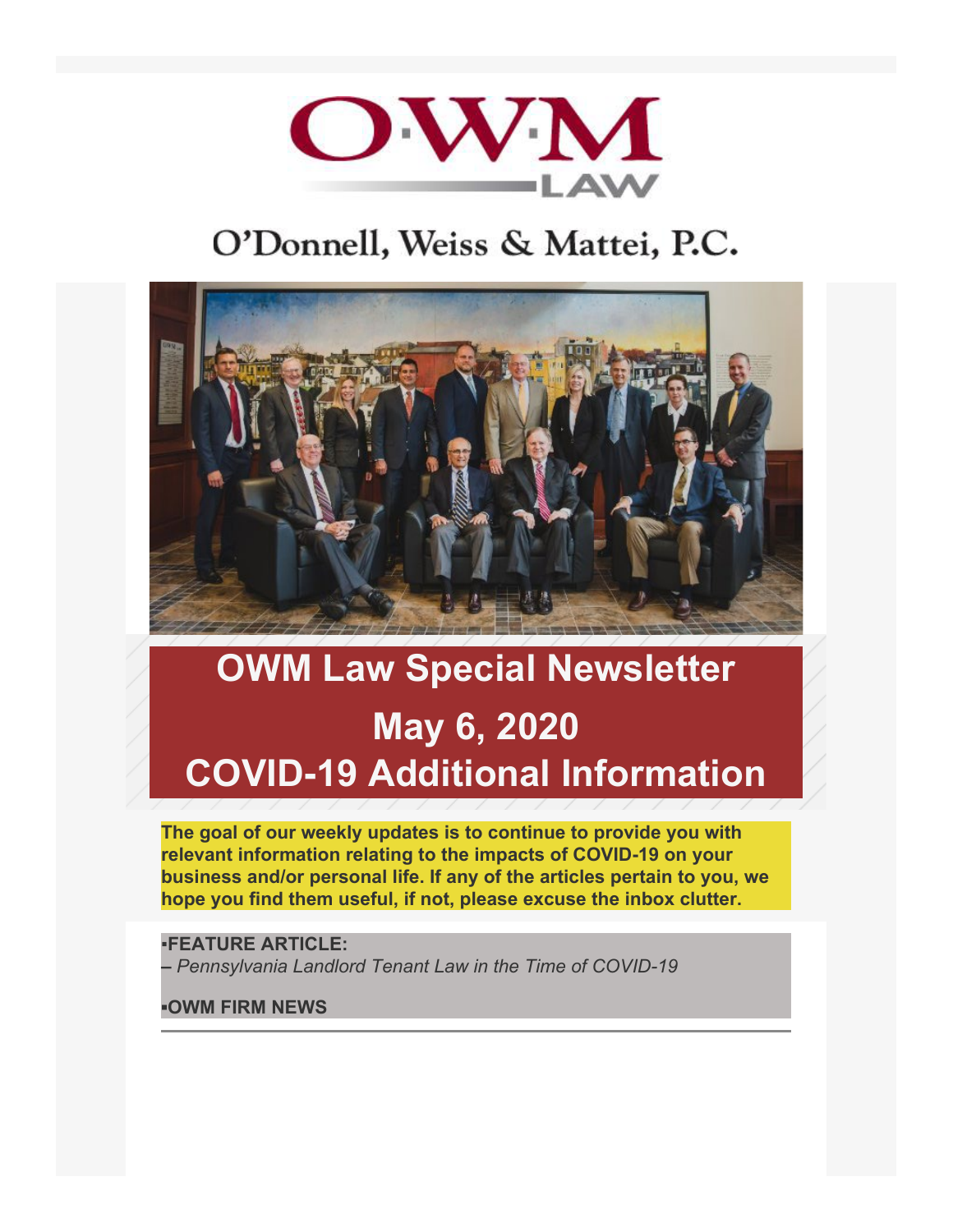

## **Pennsylvania Landlord Tenant Law in the Time of COVID-19**

During this unprecedented pandemic, various sectors of the government and the economy have been modifying how "business as usual" is done in order to practice social distancing, as well as to flatten the curve. Pennsylvania courts are no exception to this. The Pennsylvania Supreme Court has issued a number of Judicial Orders declaring a judicial emergency and authorizing local president judges of each county to flexibly handle the courts' caseload while at the same time practicing social distancing.

With respect to landlord/tenant actions, the Pennsylvania Supreme Court specifically ordered in its numerous judicial Orders that tenants are protected from being evicted even if they have failed to pay rent, or there is an Order granting their eviction. The Pennsylvania Supreme Court extended these protections through May 11, 2020, at which time the Court indicated in its most-recent Order the state-wide suspension of procedures related to the disposition of property shall cease. The Court does note that certain filings, charges, and acts relating to the disposition will remain subject to temporary restraints on account of other directives, including the preservations of the Federal Coronavirus Aide, Relief, and Economic Security Act (15 U.S.C. Sect. 9058). The Court's view in preventing the eviction of tenants during this time period seems to be to prevent a rampant homelessness situation which would thwart the Governor's policy on social distancing in attempts to limit the spread of COVID-19.

Tenants should look into their leases and see what rights they have, including a 'force majeure clause' (an act of God) and bring it to a landlord tenant lawyer to determine if they have nay recourse if they become unemployed due to coronavirus and are unable to make rental payments. Both landlords and tenants should take note of this unprecedented time and be cognizant of the limitations of the judiciary during this time in holding hearings due to the pandemic, and should work with their respective attorneys in an attempt to resolve matters in a manner that is practical and efficient.

Please see [Thomas P. McCabe, Esq.](https://www.owmlaw.com/attorney/mccabe-thomas-p/)'s interview with Fox43 (Harrisburg) and related article [here](https://www.fox43.com/article/news/health/coronavirus/colleg-students-stuck-paying-rent-for-empty-apartments/521-0f39c84e-f21c-45c9-b114-71ac96084a9d).

If you have any questions regarding the recent Orders of the Pennsylvania Supreme Court or landlord/tenant law, please contact [Thomas P. McCabe, Esq.](https://www.owmlaw.com/attorney/mccabe-thomas-p/), at 610-323-2800 or send an email to [tmccabe@owmlaw.com.](mailto:tmccabe@owmlaw.com)

#### **Firm News**

In complying with Governor's Order, as of March 20, 2020, our OWM Law physical office locations are closed; however, we are still operating remotely with full service for our clients and our referral sources. You can reach all of our attorneys and staff by phone or email as usual.

Click [here](http://www.422business.com/sites/default/files/Rt422BA_Mar2020_Pottstown.pdf?fbclid=IwAR2XyhGwR5lY3m6kHGkUehC2qSt_HfM6yjZI_FSnh_jzYHs3OXf93NeIiVg) to read our article in 422 Business Advisor March 2020 edition and learn a little more about OWM Law.